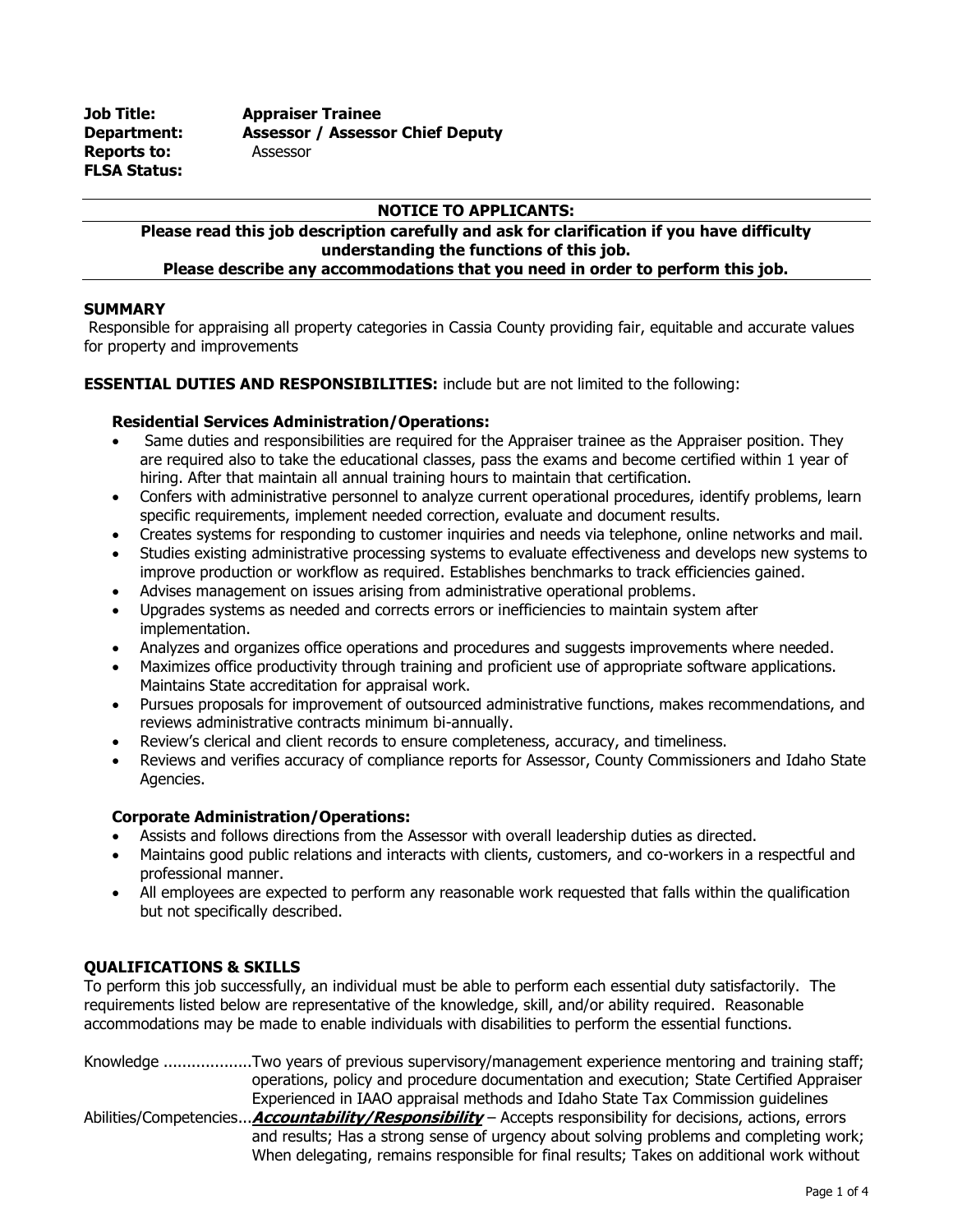complaining; Proactively communicates information that may be helpful to others; Is reliable, conscientious and trustworthy.

**Communication** – Communicates effectively with people at all levels in the organization; Gives specific timely feedback so that work can be accomplished effectively; Gains respect quickly, builds trust and credibility; Demonstrates the ability to persuade and influence others in a positive manner; Confronts interpersonal issues; resolves conflicts; Expresses ideas clearly, candidly and concisely in oral and written communication with few to no spelling and grammar errors; Listens actively and carefully and avoids speaking over others; Conveys a positive image of self, team, and company using communication techniques; Keep supervisor and/or others informed about progress and problems – avoid surprises.

**Cooperation/Teamwork** - Relates in an appropriate and productive manner to those inside and outside of company; Is willing to pitch in when needed and is a positive influence in the company; Takes direction willingly and does not become defensive when being coached; Avoids blaming others when problems occur; Gains the trust of others by being forthright and honest in all interactions; Open to working with any employee or team; Is open to hearing what other co-workers have to say; Puts the team's interests and accomplishments ahead of his/her own; Is a skilled team leader; When conflicts occur, is effective in helping resolve them.

**Customer Service** - Manages all interactions with composure, professionalism, and maturity regardless of customers' attitude; Talks to customers (internal or external) to find out what they want and how satisfied they are with what they are getting; Demonstrates technical and business expertise and appropriate urgency in dealing with customer problems/concerns.

> **Dependability** - Comes to work on a consistent basis and does not miss excess amounts of work; Is well prepared for meetings and/or discussions; Assists other team members whenever possible; Can be counted on to complete tasks in a timely manner; Able to remain on task in spite of difficulties that may arise; Can be depended upon even in times of significant complexity and pressure.

> **Flexibility** – Demonstrates openness to new organizational structures, procedures and technology; Switches to a different strategy when an initially select one is unsuccessful; Is versatile and can multitask; Willing to change current responsibilities as needed; Deals with change in a positive manner, adapting as needed to arrive at effective solutions; Tries to improve performance when asked to do so.

> **Forward Thinking** – Anticipates possible problems and develops contingency plans in advance; Notices trends in the industry or marketplace and develops plans to prepare for opportunities or problems; Anticipates the consequences of his/her decisions; Develops a plan for effective communication to minimize turmoil or fallout; Thinks far enough ahead to account for various outcomes that may occur.

> **Initiative** – Performs independently and offers help to others when possible; Initiates and implements new projects or solutions; Anticipates problems and addresses them proactively; Strives to improve work processes on a continuing basis; Takes independent action to change direction of events; Takes effective action when appropriate, without being told to do so; Assumes responsibility for meeting personal goals and fulfilling requirements of the position.

> **Job Knowledge** – Demonstrates complete possession of knowledge and skills pertaining to the job/industry and applies it to solve problems; Understands and applies company policies and procedures; Initiates communication as necessary to enhance knowledge that might be lacking; Makes sound recommendations for improving processes, procedures and approaches; Understands job priorities and works accordingly; Takes job coaching and training seriously and applies concepts/skills to the job.

> **Judgment** – Manages own time effectively; Recognizes and deals with problems effectively; Understands implications of own behavior/actions; Adapts to changes quickly and easily; Is aware of own actions/behavior/words usage and how they impact others; Understands how to gain the respect of others; Evaluate situations and make appropriate decisions to deal with them.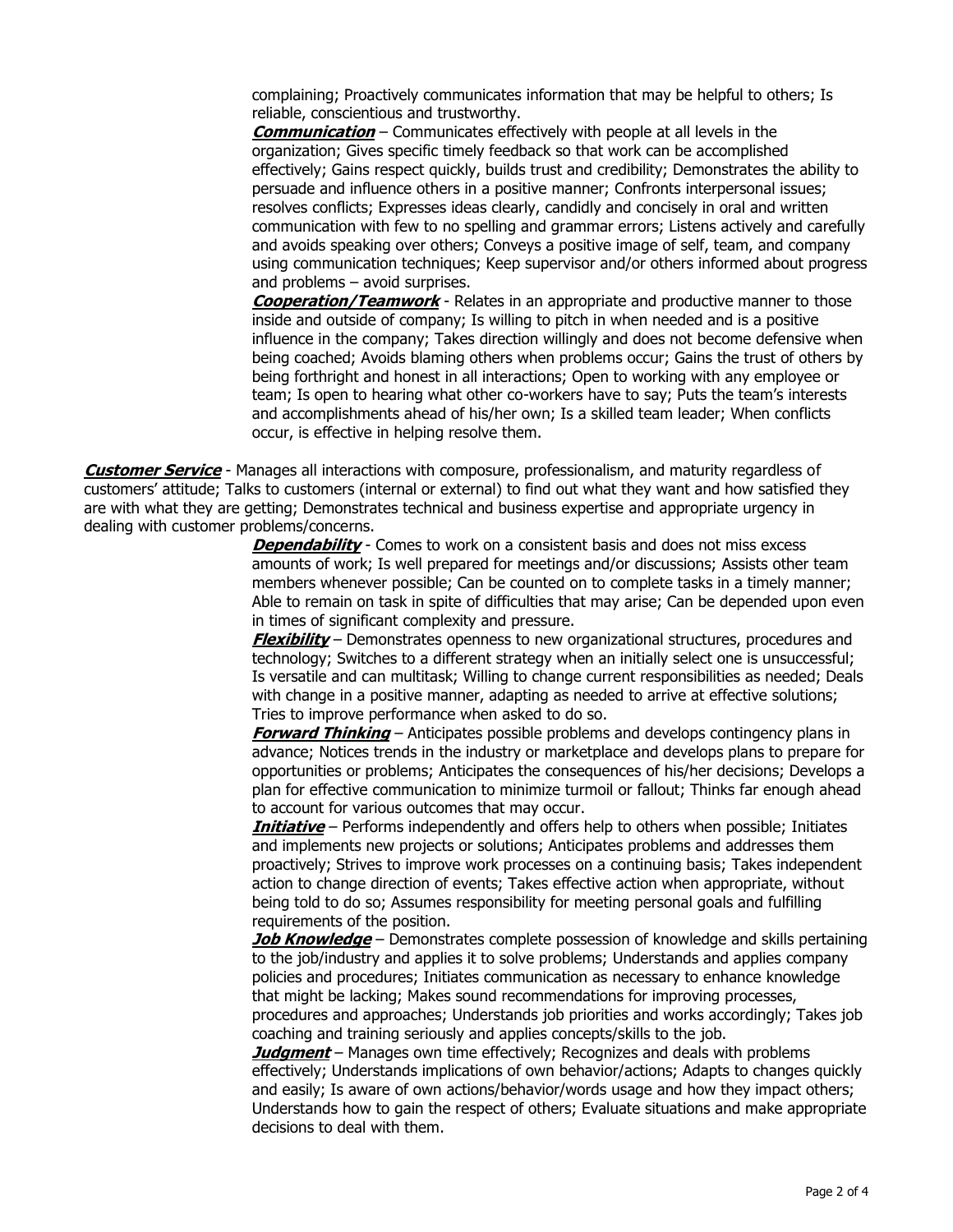**Leadership/Supervision** – Takes measurable steps to develop the mutual trust and respect necessary for a productive and positive work environment; Demonstrates behavior that sets a clear example of hard work, sound judgment, focus, a sense of urgency, and sound business ethics; Coaches and mentors others in a positive and productive manner; Demonstrates maturity in his/her interactions with others; Keeps emotions out of decision making and interactions with others; Takes on difficult issues without hesitation; Demonstrates respect for others and treats people fairly. **Professionalism** – Demonstrates maturity and is tactful in dealing with others; Reacts appropriately to the situations at hand; Handles situations in a calm and objective manner; Maintains tact in addressing difficult, awkward or conflicting situations. Follows company/department protocol at all times; Dresses appropriately for all situations. **Quality of Work** - Demonstrates accuracy and thoroughness; Makes minimal errors, mistakes, and omissions, resolving them quickly and thoroughly; Produces quality work consistently; Organizes work to enhance productivity; Uses time effectively and efficiently; Assists others as necessary to make certain that work is completed. **Stress Management** – Remains calm under stress; Can effectively handle several problems or tasks at once; Maintains a sense of humor under difficult circumstances; Responds to criticism or coaching without allowing emotions to come into play; Understands that problems will arise and handles them without overreacting.

# **EDUCATION and/or EXPERIENCE**

Associate's degree (A. A.) or equivalent from two-year college or technical school; or two years related appraisal or related experience and/or training; or equivalent combination of education and experience. State Certified Appraiser.

### **LANGUAGE SKILLS**

This position requires the ability to read, analyze, and interpret general business periodicals, professional journals, technical procedures, or governmental regulations; ability to write reports, business correspondence, and procedure manuals; and the ability to effectively present information and respond to questions from groups of managers, clients, customers, and the general public. Testing for candidacy in this position may require simulation or other computer testing or other methods.

#### **MATHEMATICAL SKILLS**

Ability to calculate figures and amounts such as discounts, interest, commissions, proportions, percentages, area, circumference, and volume. Ability to apply concepts of basic algebra and geometry.

#### **REASONING ABILITY**

This position requires the ability to solve practical problems and deal with a variety of concrete variables in situations where only limited standardization exists; Ability to interpret a variety of instructions furnished in written, oral, diagram, or schedule form; Ability to define problems, collect data, establish facts, and draw valid conclusions and the ability to interpret an extensive variety of instructions in mathematical or diagram form and deal with several abstract and concrete variables. Testing for candidacy in this position may require simulation or other computer testing or other methods.

### **CERTIFICATES, LICENSES, REGISTRATIONS**

- Candidates must be legally employable by a U. S. business.
- Idaho State Certified Appraiser
- A valid driver's license and satisfactory driving record are required. This position requires the candidate have reliable transportation and may drive their vehicle during working hours. Proof of current vehicle insurance required.